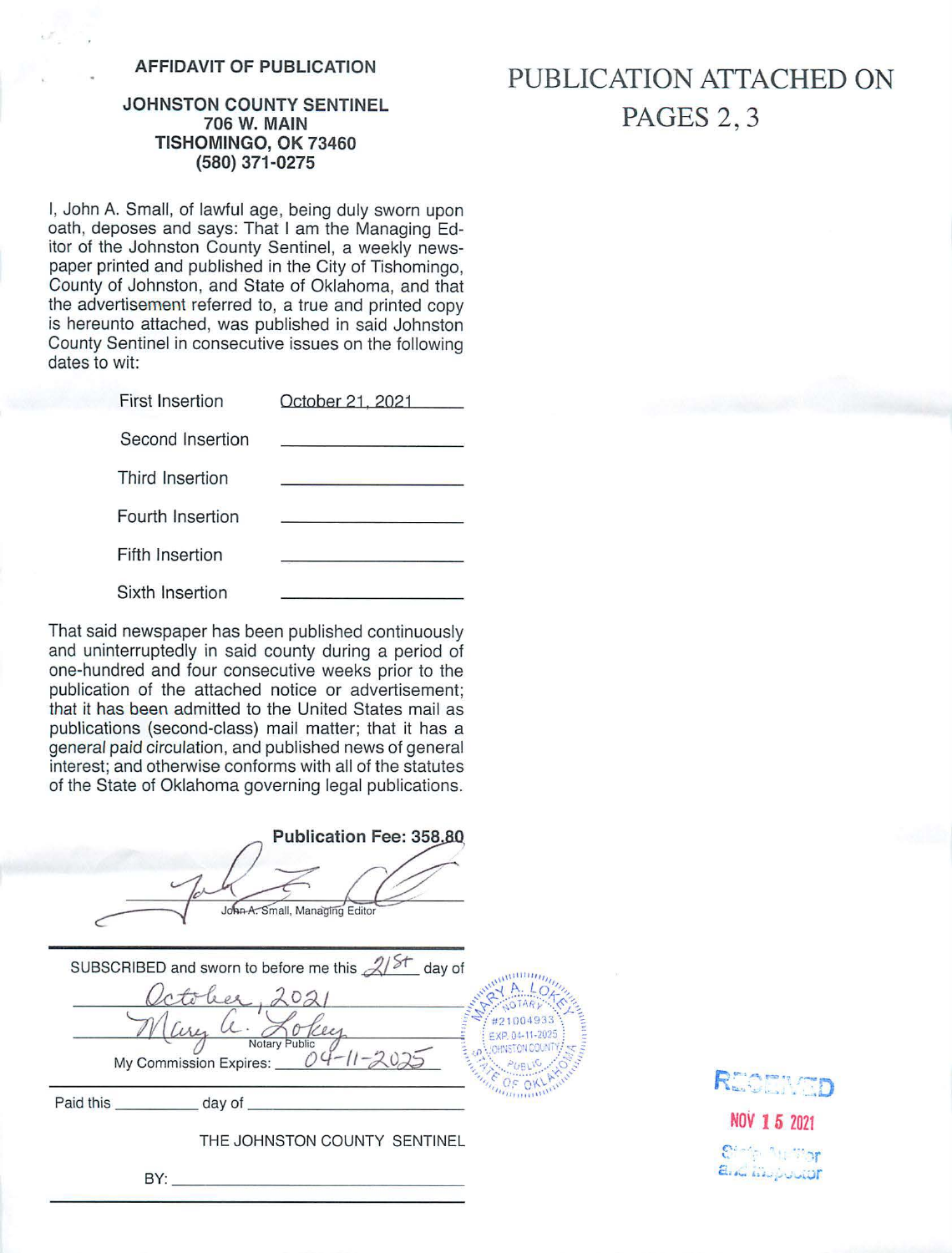## *:*  **JOHNSTON COUNTY SENTINEL AFFIDAVIT OF PUBLICATION-PAGE 2**

 $\Delta$ 

 $\ddot{\phantom{0}}$ 

## (Published October 21, 2021)

#### Financial Statement of the Various Funds for the Fiscal Year Ending June 30, 2021 Estimate of Needs for Fiscal Year Ending June 30, 2022 Milburn Public Schools, School District No. 1-29, Johnston County, Oklahoma

### STATEMENT OF FINANCIAL CONDITION

| STATEMENT OF FINANCIAL CONDITION                                      | <b>GENERAL FUND</b>                                  | <b>BUILDING FUND</b>                                                                 | <b>CO-OP FUND</b>                                      |         | <b>NUTRITION</b>       |
|-----------------------------------------------------------------------|------------------------------------------------------|--------------------------------------------------------------------------------------|--------------------------------------------------------|---------|------------------------|
| AS OF JUNE 30, 2021                                                   | <b>DETAIL</b>                                        | <b>DETAIL</b>                                                                        | <b>DETAIL</b>                                          |         | <b>FUND DETAIL</b>     |
| <b>ASSETS:</b>                                                        |                                                      |                                                                                      |                                                        |         |                        |
| Cash Balance June 30, 2021                                            | \$<br>507,014.76                                     | \$129,064.72                                                                         | \$<br>0.00                                             |         | (0.00)                 |
| Investments                                                           | \$<br>0.00                                           | \$<br>0.00                                                                           | š<br>0.00                                              | \$      | 0.00                   |
| TOTAL ASSETS                                                          | \$.<br>507,014.76                                    | \$129,064.72                                                                         | Ś<br>0.00                                              | Ś       | (0.00)                 |
| <b>LIABILITIES AND RESERVES:</b>                                      |                                                      |                                                                                      |                                                        |         |                        |
| <b>Warrants Outstanding</b>                                           | \$<br>67,229.98                                      | 255.50<br>\$                                                                         | 0.00                                                   |         | 0.00                   |
| Reserves From Schedule 7                                              | \$<br>0.00                                           | \$<br>0.00                                                                           | \$<br>\$<br>0.00                                       | \$\$    | 0.00                   |
| TOTAL LIABILITIES AND RESERVES                                        | \$<br>67,229.98                                      | \$<br>255.50                                                                         | \$<br>0.00                                             |         | 0.00                   |
| CASH FUND BALANCE (Deficit) JUNE 30, 2021                             | \$<br>439,784.78                                     | \$128,809.22                                                                         | S<br>0.00                                              | Ŝ       | (0.00)                 |
|                                                                       | ESTIMATED NEEDS FOR FISCAL YEAR ENDING JUNE 30, 2022 |                                                                                      |                                                        |         |                        |
| <b>GENERAL FUND</b>                                                   |                                                      |                                                                                      | SINKING FUND BALANCE SHEET                             |         |                        |
| <b>Current Expense</b>                                                |                                                      |                                                                                      |                                                        | S       | 73.450.28              |
| Reserve for Int. on Warrants & Revaluation                            | \$2,262,059.12<br>S<br>0.00                          | 1. Cash Balance on Hand June 30, 2021<br>2. Legal Investments Properly Maturing      |                                                        | \$      | 0.00                   |
| <b>Total Required</b>                                                 | \$2,262,059.12                                       | 3. Judgments Paid To Recover By Tax Levy                                             |                                                        | \$      | 0.00                   |
| <b>FINANCED:</b>                                                      |                                                      | <b>Total Liquid Assets</b><br>4.                                                     |                                                        | \$      | 73,450.28              |
| <b>Cash Fund Balance</b>                                              | 439,784.78<br>\$                                     | <b>Deduct Matured Indebtedness:</b>                                                  |                                                        |         |                        |
| <b>Estimated Miscellaneous Revenue</b>                                | \$1,307,524.89                                       | 5. a. Past-Due Coupons                                                               |                                                        | \$      | 0.00                   |
| <b>Total Deductions</b>                                               | \$1,747,309.67                                       | 6. b. Interest Accrued Thereon                                                       |                                                        | \$      | 0.00                   |
| Balance to Raise from Ad Valorem Tax                                  | \$514,749.45                                         | 7. c. Past-Due Bonds                                                                 |                                                        | \$      | 0.00                   |
| <b>ESTIMATED MISCELLANEOUS REVENUE</b>                                |                                                      | 8. d. Interest Thereon after Last Coupon<br>9. e. Fiscal Agency Commissions on Above |                                                        | Š<br>\$ | 0.00<br>0.00           |
| 1000 Other District Sources of Revenue                                | \$<br>0.00                                           | 10. f. Judgments and Int. Levied for/Unpaid                                          |                                                        | S       | 0.00                   |
| 2100 County 4 Mill Ad Valorem Tax                                     | 48,969.80                                            | Total Items a Through f<br>11.                                                       |                                                        | \$      | 0.00                   |
| 2200 County Apportionment (Mortgage Tax)                              | \$<br>4.959.99                                       | 12. Balance of Assets Subject to Accrual                                             |                                                        | \$      | 73,450.28              |
| 2300 Resale of Property Fund Distribution                             | \$<br>0.00                                           | Deduct Accrual Reserve if Assets Sufficient:                                         |                                                        |         |                        |
| 2900 Other Intermediate Sources of Revenue                            | \$<br>0.00                                           | 13. g. Earned Unmatured Interest                                                     |                                                        | \$      | 2.984.38               |
| 3110 Gross Production Tax                                             | \$<br>22,950.02<br>$\dot{\boldsymbol{s}}$            | 14. h. Accrual on Final Coupons                                                      |                                                        | \$      | 0.00                   |
| 3120 Motor Vehicle Collections<br>3130 Rural Electric Cooperative Tax | 78.165.56<br>\$<br>22.916.89                         | 15. i. Accrued on Unmatured Bonds<br>Total Items g Through i<br>16.                  |                                                        | S<br>\$ | 70,000.00<br>72.984.38 |
| 3140 State School Land Earnings                                       | \$<br>27,293.25                                      |                                                                                      | 17. Excess of Assets Over Accrual Reserves ** (Page 2) | \$.     | 465.90                 |
| 3150 Vehicle Tax Stamps                                               | \$<br>0.00                                           |                                                                                      |                                                        |         |                        |
| 3160 Farm Implememt Tax Stamps                                        | Ś<br>0.00                                            |                                                                                      | SINKING FUND REQUIREMENTS FOR 2021-2022                |         |                        |
| 3170 Trailers and Mobile Homes                                        | S<br>0.00                                            | 1. Interest Earnings on Bonds                                                        |                                                        | \$      | 5,670.90               |
| 3190 Other Dedicated Revenue                                          | S<br>0.00                                            | 2. Accrual on Unmatured Bonds                                                        |                                                        | S       | 85.000.00              |
| 3200 State Aid - General Operations                                   | S<br>681,805.51                                      | 3. Annual Accrual on "Prepaid" Judgments                                             |                                                        | S       | 0.00                   |
| 3300 State Aid - Competitive Grants<br>3400 State - Categorical       | \$<br>0.00<br>S<br>17,889.64                         | 4. Annual Accrual on Unpaid Judgments<br>5. Interest on Unpaid Judgments             |                                                        | Ŝ       | 0.00<br>0.00           |
| 3500 Special Programs                                                 | \$<br>0.00                                           |                                                                                      | 6. PARTICIPATING CONTRIBUTIONS (Annexations):          | \$      | 0.00                   |
| 3600 Other State Sources of Revenue                                   | \$<br>0.00                                           | 7. For Credit to School Dist. No.                                                    |                                                        | \$      | 0.00                   |
| 3700 Child Nutrition Program                                          | \$<br>1,095.60                                       | 8. For Credit to School Dist. No.                                                    |                                                        | \$      | 0.00                   |
| 3800 State Vocational Programs                                        | S<br>22,662.00                                       | 9. For Credit to School Dist. No.                                                    |                                                        | \$      | 0.00                   |
| 4100 Capital Outlay                                                   | \$<br>0.00                                           | 10. For Credit to School Dist No.                                                    |                                                        | \$      | 0.00                   |
| 4200 Disadvantaged Students                                           | \$<br>68,263.54                                      | 11. Annual Accrual From Exhibit KK                                                   |                                                        | S       | 0.00                   |
| 4300 Individuals With Disabilities<br>4400 Minority                   | \$<br>40,000.00<br>\$<br>10,000.00                   | <b>Total Sinking Fund Requirements</b><br>Deduct:                                    |                                                        | \$      | 90,670.90              |
| 4500 Operations                                                       | S<br>0.00                                            | 1. Excess of Assets over Liabilities (if not a deficit)                              |                                                        | \$      | 465.90                 |
| 4600 Other Federal Sources of Revenue                                 | 150,000.00                                           | 2. Contributions From Other Districts                                                |                                                        | \$      | 0.00                   |
| 4700 Child Nutrition Programs                                         | \$<br>110,553.08                                     | <b>Balance To Raise</b>                                                              |                                                        | \$      | 90,205.00              |
| 4800 Federal Vocational Education                                     | S<br>0.00                                            |                                                                                      |                                                        |         |                        |
| 5000 Non-Revenue Receipts                                             | S<br>0.00                                            |                                                                                      |                                                        |         |                        |

\$ 1,307,524.89

|                                                     |   | <b>SINKING FUND</b> |
|-----------------------------------------------------|---|---------------------|
| 13d. j. Unmatured Coupons Due Before 4-1-2021       |   | 0.00                |
| 14d. k. Unmatured Bonds So Due                      | S | 0.00                |
| 15d. i. Whatever Remains is for Exhibit KK Line E   | S | 0.00                |
| 16d. Deficit as Shown on Sinking Fund Balance Sheet | S | 0.00                |
| 17d. Less Cash Requirements for Current Fiscal Year |   |                     |
| in Excess of Cash on H                              | S | 0.00                |
| 18d. Remaining Deficit is for Exhibit KK Line F     | S | 0.00                |

Total Estimated Revenue

| <b>BUILDING FUND</b>                       |              |
|--------------------------------------------|--------------|
| Current Expense                            | \$208,421.55 |
| Reserve for Int. on Warrants & Revaluation | 0.00         |
| <b>Total Required</b>                      | \$208.421.55 |
| <b>FINANCED:</b>                           |              |
| <b>Cash Fund Balance</b>                   | \$128,809.22 |
| <b>Estimated Miscellaneous Revenue</b>     | 6.056.79     |
| <b>Total Deductions</b>                    | \$134,866.01 |
| Balance to Raise from Ad Valorem Tax       | \$73,555.54  |
|                                            |              |